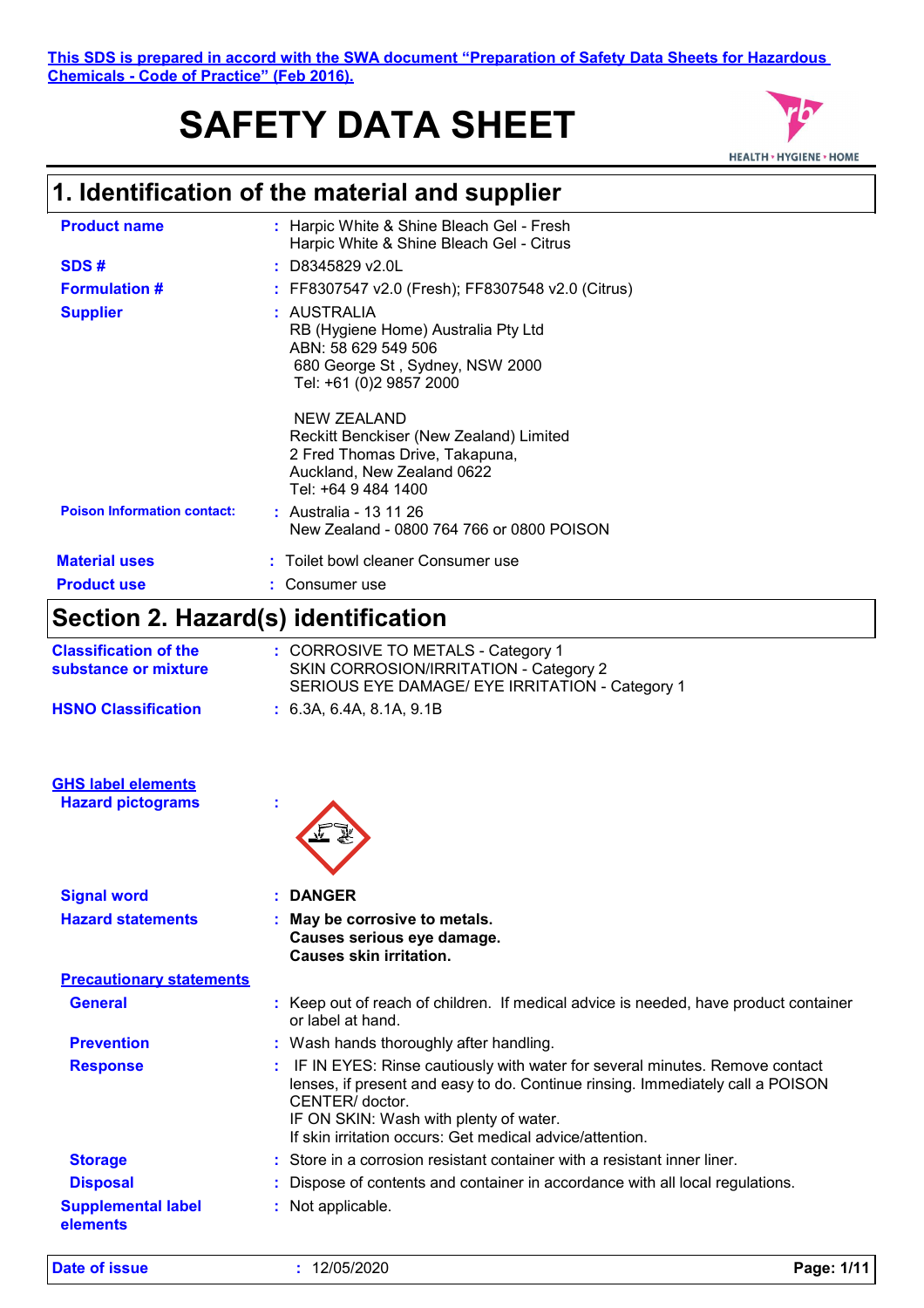## **Section 2. Hazard(s) identification**

| <b>Additional information</b>                                        | : Short term Skin Bleaching agent. Rinse skin with water. |
|----------------------------------------------------------------------|-----------------------------------------------------------|
| <b>Recommendations</b>                                               | : No known significant effects or critical hazards.       |
| <b>Recommendations</b>                                               | : No known significant effects or critical hazards.       |
| Other hazards which do not : None known.<br>result in classification |                                                           |

### **Section 3. Composition and ingredient information**

**Substance/mixture :**

: Mixture

| <b>Ingredient name</b> | % (w/w) | <b>CAS number</b> |
|------------------------|---------|-------------------|
| sodium hypochlorite    | ו≥ ≥    | 7681-52-9         |
| sodium hydroxide       | 3≥      | 1310-73-2         |

 **Other Non-hazardous ingredients to 100%**

**Occupational exposure limits, if available, are listed in Section 8.**

### **Section 4. First aid measures**

| <b>Description of necessary first aid measures</b> |                                                                                                                                                                                                                                                                                                                                                                                                                                                                                                                                                                                                                                                                                                                                                                                                                                                                                      |
|----------------------------------------------------|--------------------------------------------------------------------------------------------------------------------------------------------------------------------------------------------------------------------------------------------------------------------------------------------------------------------------------------------------------------------------------------------------------------------------------------------------------------------------------------------------------------------------------------------------------------------------------------------------------------------------------------------------------------------------------------------------------------------------------------------------------------------------------------------------------------------------------------------------------------------------------------|
| <b>Eye contact</b>                                 | : Get medical attention immediately. Call a poison center or physician. Immediately<br>flush eyes with plenty of water, occasionally lifting the upper and lower eyelids.<br>Check for and remove any contact lenses. Continue to rinse for at least 10 minutes.<br>Chemical burns must be treated promptly by a physician.                                                                                                                                                                                                                                                                                                                                                                                                                                                                                                                                                          |
| <b>Inhalation</b>                                  | Get medical attention immediately. Call a poison center or physician. Remove<br>victim to fresh air and keep at rest in a position comfortable for breathing. If it is<br>suspected that fumes are still present, the rescuer should wear an appropriate mask<br>or self-contained breathing apparatus. If not breathing, if breathing is irregular or if<br>respiratory arrest occurs, provide artificial respiration or oxygen by trained personnel.<br>It may be dangerous to the person providing aid to give mouth-to-mouth<br>resuscitation. If unconscious, place in recovery position and get medical attention<br>immediately. Maintain an open airway. Loosen tight clothing such as a collar, tie,<br>belt or waistband.                                                                                                                                                  |
| <b>Skin contact</b>                                | Get medical attention immediately. Call a poison center or physician. Flush<br>contaminated skin with plenty of water. Remove contaminated clothing and shoes.<br>Wash contaminated clothing thoroughly with water before removing it, or wear<br>gloves. Continue to rinse for at least 10 minutes. Chemical burns must be treated<br>promptly by a physician. Wash clothing before reuse. Clean shoes thoroughly<br>before reuse.                                                                                                                                                                                                                                                                                                                                                                                                                                                  |
| <b>Ingestion</b>                                   | Get medical attention immediately. Call a poison center or physician. Wash out<br>mouth with water. Remove dentures if any. Remove victim to fresh air and keep at<br>rest in a position comfortable for breathing. If material has been swallowed and the<br>exposed person is conscious, give small quantities of water to drink. Stop if the<br>exposed person feels sick as vomiting may be dangerous. Do not induce vomiting<br>unless directed to do so by medical personnel. If vomiting occurs, the head should<br>be kept low so that vomit does not enter the lungs. Chemical burns must be treated<br>promptly by a physician. Never give anything by mouth to an unconscious person.<br>If unconscious, place in recovery position and get medical attention immediately.<br>Maintain an open airway. Loosen tight clothing such as a collar, tie, belt or<br>waistband. |
|                                                    | Most important symptoms/effects, acute and delayed                                                                                                                                                                                                                                                                                                                                                                                                                                                                                                                                                                                                                                                                                                                                                                                                                                   |
| <b>Potential acute health effects</b>              |                                                                                                                                                                                                                                                                                                                                                                                                                                                                                                                                                                                                                                                                                                                                                                                                                                                                                      |
| <b>Eve contact</b>                                 | : Causes serious eye damage.                                                                                                                                                                                                                                                                                                                                                                                                                                                                                                                                                                                                                                                                                                                                                                                                                                                         |

| <b>Skin contact</b> | Causes skin irritation. |            |
|---------------------|-------------------------|------------|
| Date of issue       | 12/05/2020              | Page: 2/11 |

**Inhalation :** No known significant effects or critical hazards.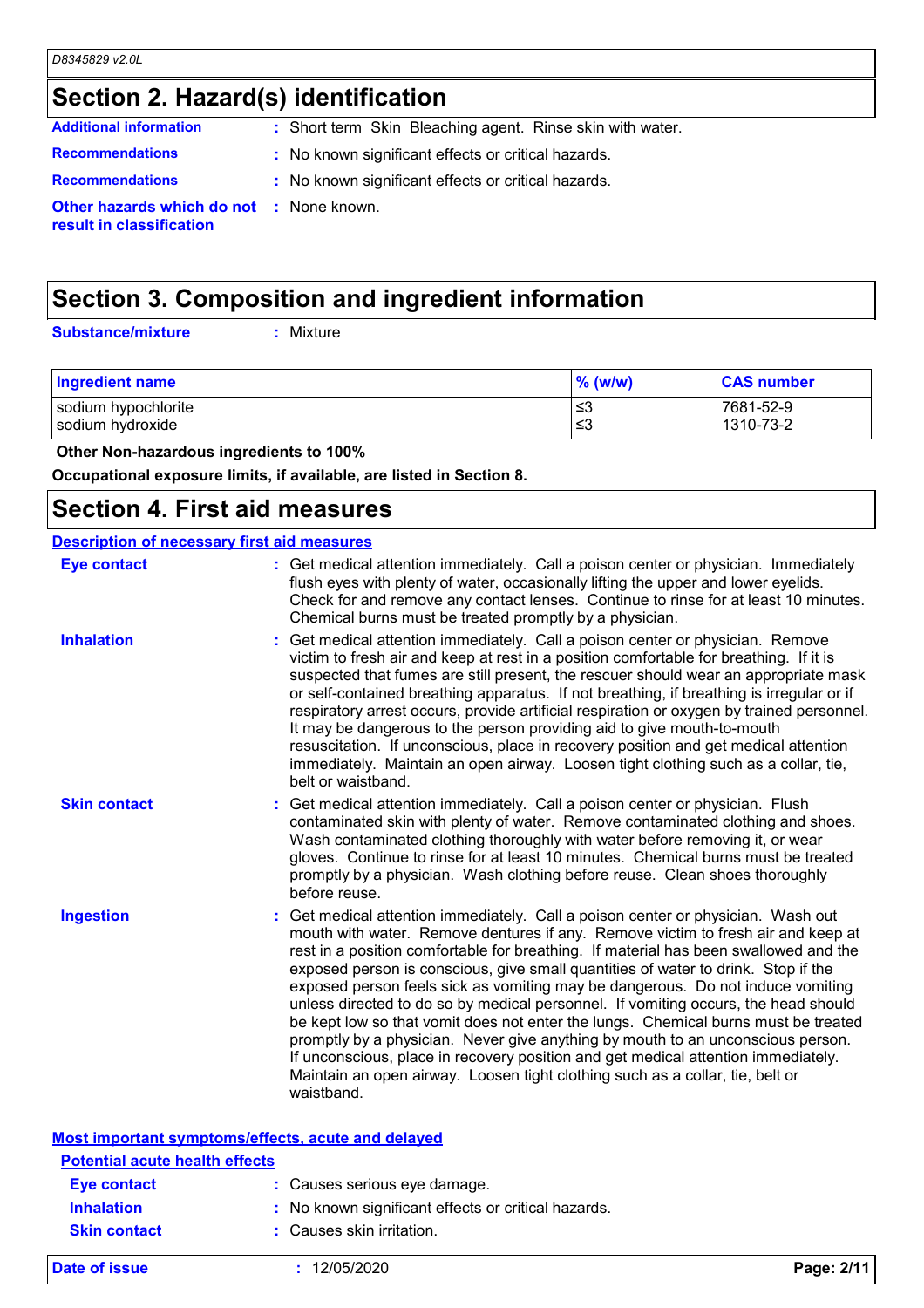## **Section 4. First aid measures**

| <b>Ingestion</b>                    | : No known significant effects or critical hazards.                                                                                                                                                                                                                                                                                                                                                             |
|-------------------------------------|-----------------------------------------------------------------------------------------------------------------------------------------------------------------------------------------------------------------------------------------------------------------------------------------------------------------------------------------------------------------------------------------------------------------|
| <b>Over-exposure signs/symptoms</b> |                                                                                                                                                                                                                                                                                                                                                                                                                 |
| <b>Eye contact</b>                  | : Adverse symptoms may include the following:<br>pain<br>watering<br>redness                                                                                                                                                                                                                                                                                                                                    |
| <b>Inhalation</b>                   | : No specific data.                                                                                                                                                                                                                                                                                                                                                                                             |
| <b>Skin contact</b>                 | : Adverse symptoms may include the following:<br>pain or irritation<br>redness<br>blistering may occur                                                                                                                                                                                                                                                                                                          |
| <b>Ingestion</b>                    | : Adverse symptoms may include the following:<br>stomach pains                                                                                                                                                                                                                                                                                                                                                  |
|                                     | Indication of immediate medical attention and special treatment needed, if necessary                                                                                                                                                                                                                                                                                                                            |
| <b>Notes to physician</b>           | : Treat symptomatically. Contact poison treatment specialist immediately if large<br>quantities have been ingested or inhaled.                                                                                                                                                                                                                                                                                  |
| <b>Specific treatments</b>          | : No specific treatment.                                                                                                                                                                                                                                                                                                                                                                                        |
| <b>Protection of first-aiders</b>   | : No action shall be taken involving any personal risk or without suitable training. If it<br>is suspected that fumes are still present, the rescuer should wear an appropriate<br>mask or self-contained breathing apparatus. It may be dangerous to the person<br>providing aid to give mouth-to-mouth resuscitation. Wash contaminated clothing<br>thoroughly with water before removing it, or wear gloves. |

### **See toxicological information (Section 11)**

| <b>Extinguishing media</b>                             |                                                                                                                                                                                                     |
|--------------------------------------------------------|-----------------------------------------------------------------------------------------------------------------------------------------------------------------------------------------------------|
| <b>Suitable extinguishing</b><br>media                 | : Use an extinguishing agent suitable for the surrounding fire.                                                                                                                                     |
| <b>Unsuitable extinguishing</b><br>media               | : None known.                                                                                                                                                                                       |
| <b>Specific hazards arising</b><br>from the chemical   | : In a fire, hazardous decomposition products may be produced.                                                                                                                                      |
| <b>Hazardous thermal</b><br>decomposition products     | : Decomposition products may include the following materials:<br>carbon dioxide<br>carbon monoxide<br>halogenated compounds<br>metal oxide/oxides                                                   |
| <b>Special protective actions</b><br>for fire-fighters | : Promptly isolate the scene by removing all persons from the vicinity of the incident if<br>there is a fire. No action shall be taken involving any personal risk or without<br>suitable training. |
| <b>Special protective actions</b><br>for fire-fighters | : Fire-fighters should wear appropriate protective equipment and self-contained<br>breathing apparatus (SCBA) with a full face-piece operated in positive pressure<br>mode.                         |
|                                                        | : 2X                                                                                                                                                                                                |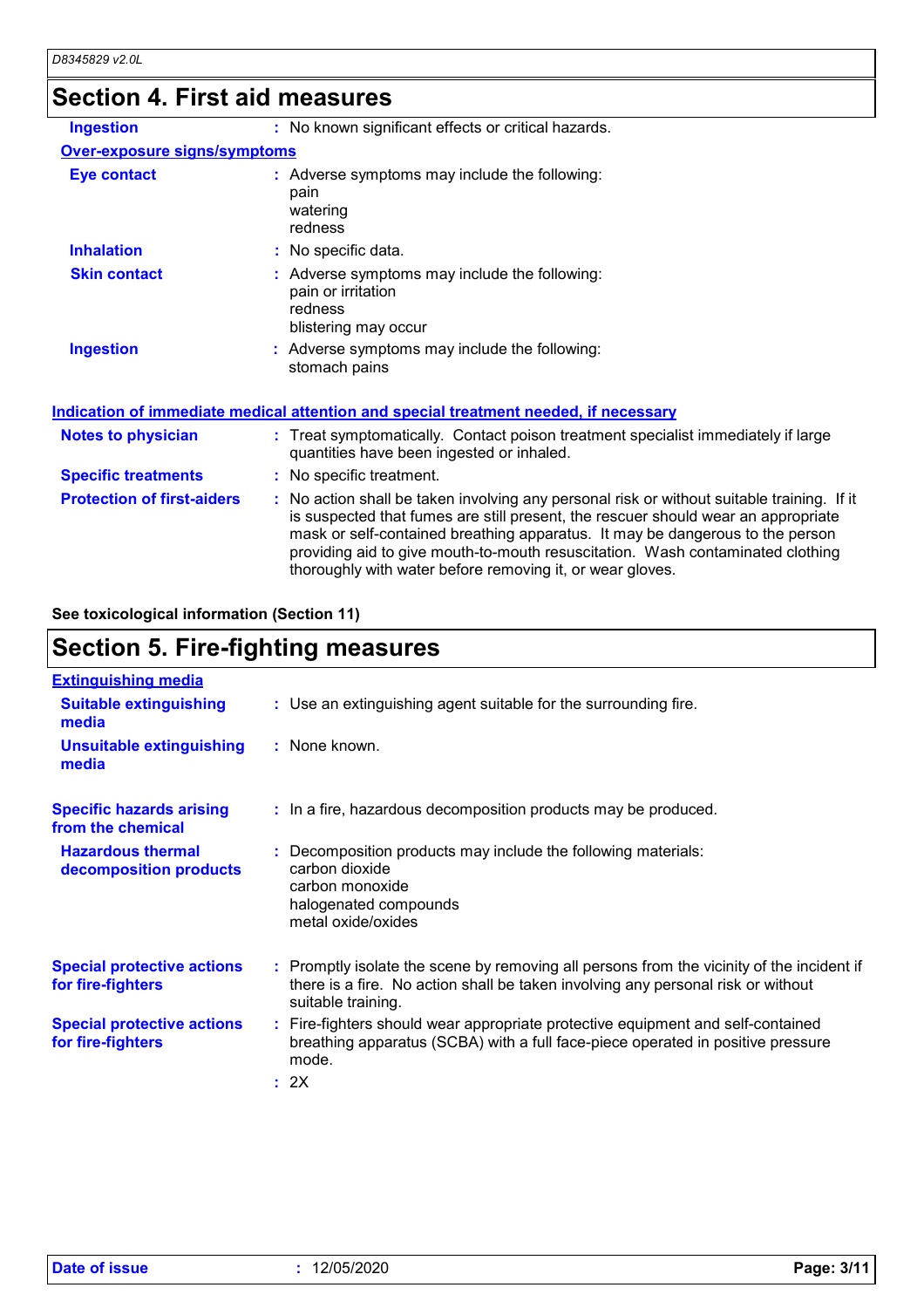### **Section 6. Accidental release measures**

|                                                              | Personal precautions, protective equipment and emergency procedures                                                                                                                                                                                                                                                                                                                                                                                                                                                                                                                                                                                                                                                                                          |
|--------------------------------------------------------------|--------------------------------------------------------------------------------------------------------------------------------------------------------------------------------------------------------------------------------------------------------------------------------------------------------------------------------------------------------------------------------------------------------------------------------------------------------------------------------------------------------------------------------------------------------------------------------------------------------------------------------------------------------------------------------------------------------------------------------------------------------------|
| For non-emergency<br>personnel                               | : No action shall be taken involving any personal risk or without suitable training.<br>Evacuate surrounding areas. Keep unnecessary and unprotected personnel from<br>entering. Do not touch or walk through spilled material. Do not breathe vapor or<br>mist. Provide adequate ventilation. Wear appropriate respirator when ventilation is<br>inadequate. Put on appropriate personal protective equipment.                                                                                                                                                                                                                                                                                                                                              |
|                                                              | For emergency responders : If specialized clothing is required to deal with the spillage, take note of any<br>information in Section 8 on suitable and unsuitable materials. See also the<br>information in "For non-emergency personnel".                                                                                                                                                                                                                                                                                                                                                                                                                                                                                                                   |
| <b>Environmental precautions</b>                             | : Avoid dispersal of spilled material and runoff and contact with soil, waterways,<br>drains and sewers. Inform the relevant authorities if the product has caused<br>environmental pollution (sewers, waterways, soil or air).                                                                                                                                                                                                                                                                                                                                                                                                                                                                                                                              |
| <b>Methods and materials for containment and cleaning up</b> |                                                                                                                                                                                                                                                                                                                                                                                                                                                                                                                                                                                                                                                                                                                                                              |
| <b>Small spill</b>                                           | : Stop leak if without risk. Move containers from spill area. Dilute with water and mop<br>up if water-soluble. Alternatively, or if water-insoluble, absorb with an inert dry<br>material and place in an appropriate waste disposal container. Absorb spillage to<br>prevent material damage. Dispose of via a licensed waste disposal contractor.                                                                                                                                                                                                                                                                                                                                                                                                         |
| <b>Large spill</b>                                           | : Stop leak if without risk. Move containers from spill area. Absorb spillage to<br>prevent material damage. Approach release from upwind. Prevent entry into<br>sewers, water courses, basements or confined areas. Wash spillages into an<br>effluent treatment plant or proceed as follows. Contain and collect spillage with non-<br>combustible, absorbent material e.g. sand, earth, vermiculite or diatomaceous earth<br>and place in container for disposal according to local regulations (see Section 13).<br>Dispose of via a licensed waste disposal contractor. Contaminated absorbent<br>material may pose the same hazard as the spilled product. Note: see Section 1 for<br>emergency contact information and Section 13 for waste disposal. |

**See Section 1 for emergency contact information.**

**See Section 8 for information on appropriate personal protective equipment.**

**See Section 13 for additional waste treatment information.**

## **Section 7. Handling and storage**

### **Precautions for safe handling**

| <b>Protective measures</b>                                                       | : Put on appropriate personal protective equipment (see Section 8). Do not get in<br>eyes or on skin or clothing. Do not breathe vapor or mist. Do not ingest. If during<br>normal use the material presents a respiratory hazard, use only with adequate<br>ventilation or wear appropriate respirator. Keep in the original container or an<br>approved alternative made from a compatible material, kept tightly closed when not<br>in use. Empty containers retain product residue and can be hazardous. Do not<br>reuse container. Absorb spillage to prevent material damage.                                                                                                                                                                                                              |
|----------------------------------------------------------------------------------|--------------------------------------------------------------------------------------------------------------------------------------------------------------------------------------------------------------------------------------------------------------------------------------------------------------------------------------------------------------------------------------------------------------------------------------------------------------------------------------------------------------------------------------------------------------------------------------------------------------------------------------------------------------------------------------------------------------------------------------------------------------------------------------------------|
| <b>Advice on general</b><br>occupational hygiene                                 | : Eating, drinking and smoking should be prohibited in areas where this material is<br>handled, stored and processed. Workers should wash hands and face before<br>eating, drinking and smoking. Remove contaminated clothing and protective<br>equipment before entering eating areas. See also Section 8 for additional<br>information on hygiene measures.                                                                                                                                                                                                                                                                                                                                                                                                                                    |
| <b>Conditions for safe storage,</b><br>including any<br><b>incompatibilities</b> | : Store between the following temperatures: 15 to 30 $^{\circ}$ C (59 to 86 $^{\circ}$ F). Store in<br>accordance with local regulations. Store in original container protected from direct<br>sunlight in a dry, cool and well-ventilated area, away from incompatible materials<br>(see Section 10) and food and drink. Store in a corrosion resistant container with a<br>resistant inner liner. Store locked up. Keep away from metals. Keep container<br>tightly closed and sealed until ready for use. Containers that have been opened<br>must be carefully resealed and kept upright to prevent leakage. Do not store in<br>unlabeled containers. Use appropriate containment to avoid environmental<br>contamination. See Section 10 for incompatible materials before handling or use. |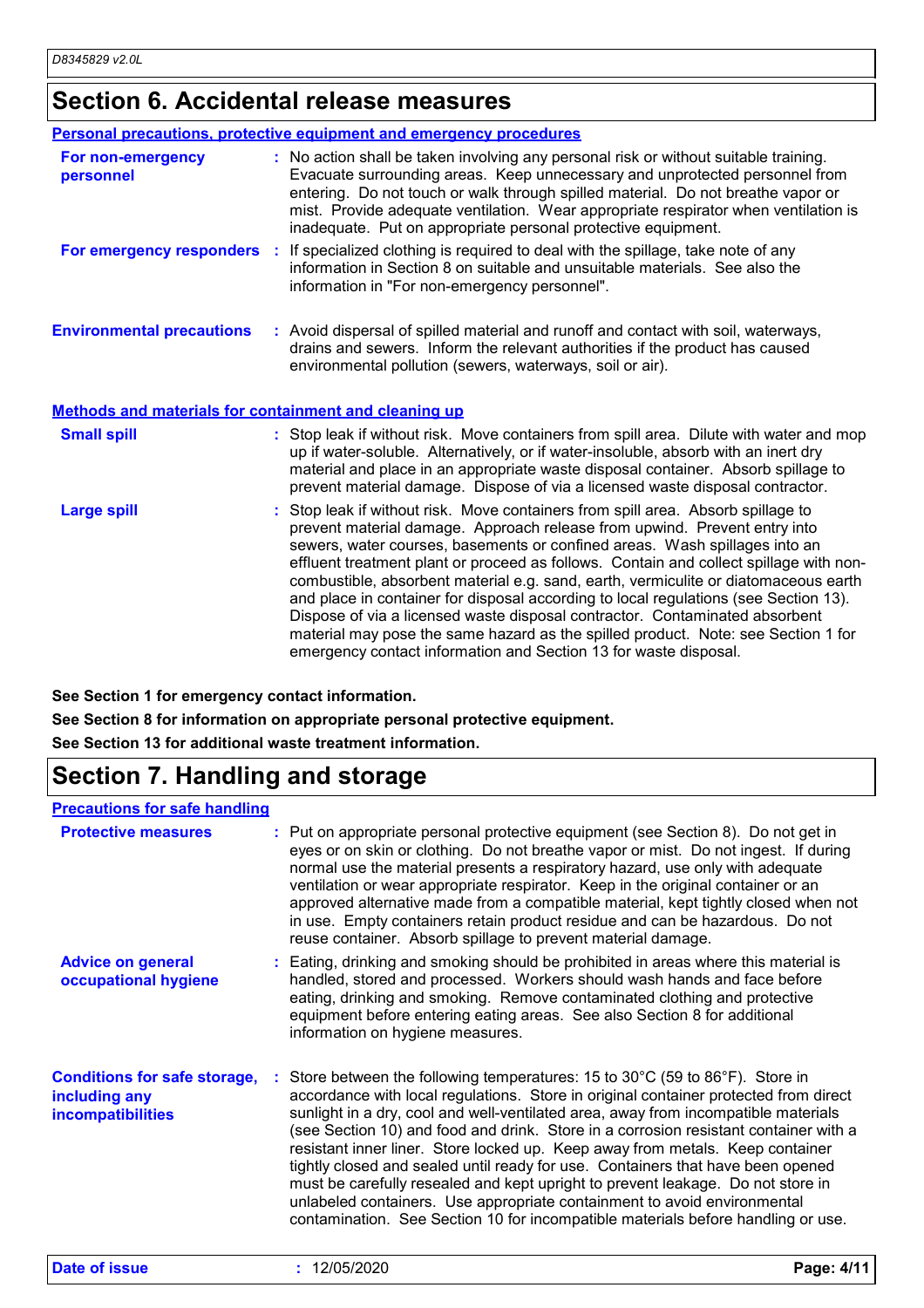### **Section 7. Handling and storage**

**Recommended Storage Temperature for over 6 weeks :** 30 °C

### **Section 8. Exposure controls and personal protection**

**Australia**

#### **Occupational exposure limits**

| <b>Ingredient name</b> | <b>Exposure limits</b>                                                |
|------------------------|-----------------------------------------------------------------------|
| sodium hydroxide       | Safe Work Australia (Australia, 4/2018).<br>PEAK: 2 mg/m <sup>3</sup> |

### **New Zealand**

**Occupational exposure limits : No exposure standard allocated.**

| <b>Ingredient name</b> | <b>Exposure limits</b>                                                  |
|------------------------|-------------------------------------------------------------------------|
| sodium hydroxide       | NZ HSWA 2015 (New Zealand, 11/2017).<br>WES-Ceiling: $2 \text{ mg/m}^3$ |

| <b>Appropriate engineering</b><br><b>controls</b> | : If user operations generate dust, fumes, gas, vapor or mist, use process enclosures,<br>local exhaust ventilation or other engineering controls to keep worker exposure to<br>airborne contaminants below any recommended or statutory limits.                                                                                                                                                                                                            |
|---------------------------------------------------|-------------------------------------------------------------------------------------------------------------------------------------------------------------------------------------------------------------------------------------------------------------------------------------------------------------------------------------------------------------------------------------------------------------------------------------------------------------|
| <b>Environmental exposure</b><br><b>controls</b>  | : Emissions from ventilation or work process equipment should be checked to ensure<br>they comply with the requirements of environmental protection legislation. In some<br>cases, fume scrubbers, filters or engineering modifications to the process<br>equipment will be necessary to reduce emissions to acceptable levels.                                                                                                                             |
| <b>Individual protection measures</b>             |                                                                                                                                                                                                                                                                                                                                                                                                                                                             |
| <b>Hygiene measures</b>                           | : Wash hands, forearms and face thoroughly after handling chemical products, before<br>eating, smoking and using the lavatory and at the end of the working period.<br>Appropriate techniques should be used to remove potentially contaminated clothing.<br>Wash contaminated clothing before reusing. Ensure that eyewash stations and<br>safety showers are close to the workstation location.                                                           |
| <b>Eye/face protection</b>                        | : Safety eyewear complying with an approved standard should be used when a risk<br>assessment indicates this is necessary to avoid exposure to liquid splashes, mists,<br>gases or dusts. If contact is possible, the following protection should be worn,<br>unless the assessment indicates a higher degree of protection: chemical splash<br>goggles and/or face shield. If inhalation hazards exist, a full-face respirator may be<br>required instead. |
| <b>Skin protection</b>                            |                                                                                                                                                                                                                                                                                                                                                                                                                                                             |
| <b>Hand protection</b>                            | : Considering the parameters specified by the glove manufacturer, check during use<br>that the gloves are still retaining their protective properties. It should be noted that<br>the time to breakthrough for any glove material may be different for different glove<br>manufacturers. In the case of mixtures, consisting of several substances, the<br>protection time of the gloves cannot be accurately estimated.                                    |
| <b>Body protection</b>                            | : Personal protective equipment for the body should be selected based on the task<br>being performed and the risks involved and should be approved by a specialist<br>before handling this product.                                                                                                                                                                                                                                                         |
| <b>Other skin protection</b>                      | : Appropriate footwear and any additional skin protection measures should be<br>selected based on the task being performed and the risks involved and should be<br>approved by a specialist before handling this product.                                                                                                                                                                                                                                   |
| <b>Respiratory protection</b>                     | : Based on the hazard and potential for exposure, select a respirator that meets the<br>appropriate standard or certification. Respirators must be used according to a<br>respiratory protection program to ensure proper fitting, training, and other important<br>aspects of use.                                                                                                                                                                         |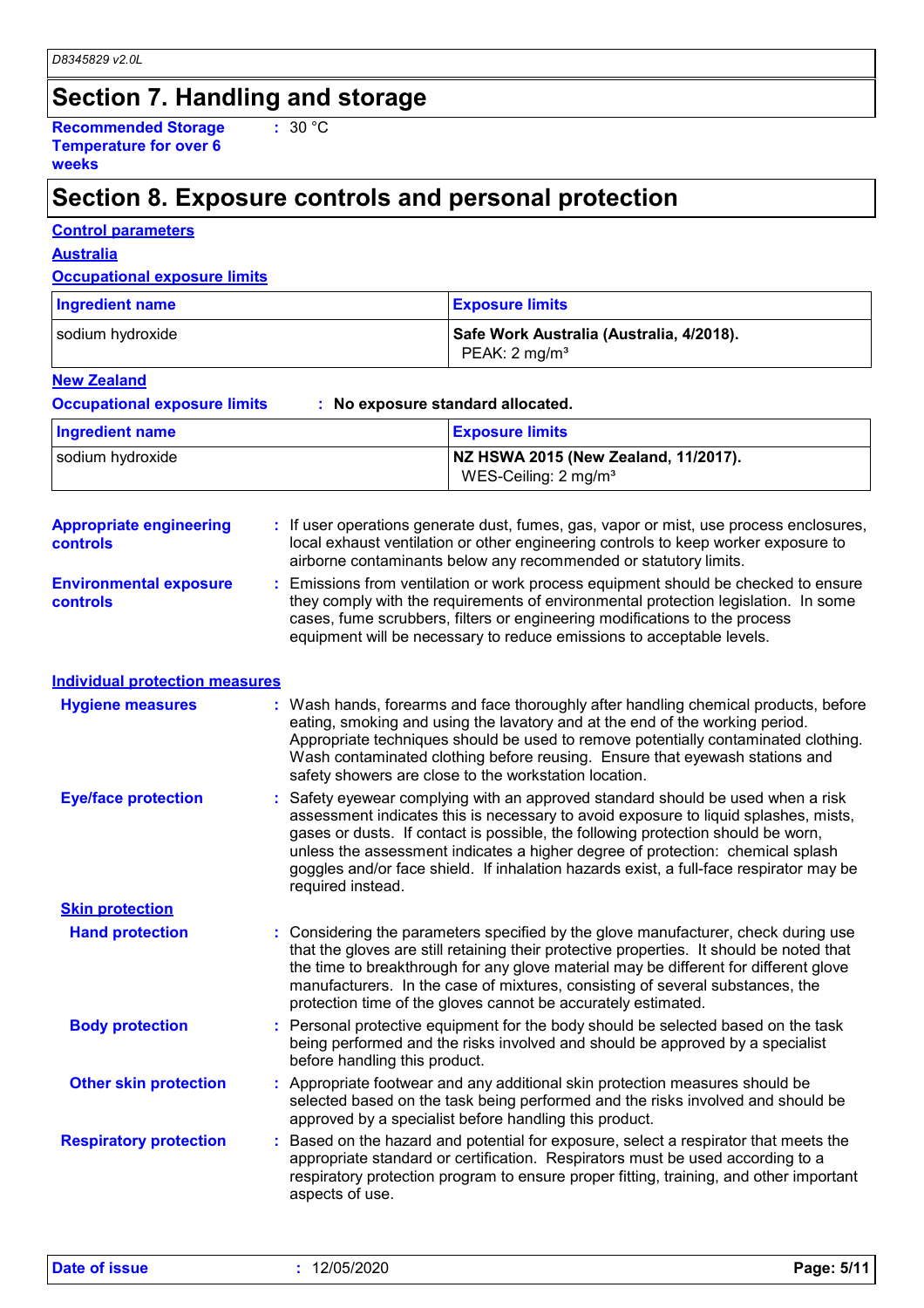## **Section 9. Physical and chemical properties**

| <b>Appearance</b>                                 |                                                                      |
|---------------------------------------------------|----------------------------------------------------------------------|
| <b>Physical state</b>                             | $:$ Liquid.                                                          |
| <b>Color</b>                                      | Milky white                                                          |
| <b>Odor</b>                                       | Fragrant.                                                            |
| <b>Odor threshold</b>                             | Not available.                                                       |
| рH                                                | : 12.5 to 13.5 Neat (@ 20°C)                                         |
|                                                   |                                                                      |
| <b>Melting point</b>                              | : Not available.                                                     |
| <b>Boiling point</b>                              | Not available.                                                       |
| <b>Flash point</b>                                | Closed cup: >93.3°C (>199.9°F)                                       |
| <b>Evaporation rate</b>                           | : Not available.                                                     |
| <b>Flammability (solid, gas)</b>                  | : Not available.                                                     |
| Lower and upper explosive<br>(flammable) limits   | : Not available.                                                     |
| <b>Vapor pressure</b>                             | : Not available.                                                     |
| <b>Vapor density</b>                              | Not available.                                                       |
| <b>Relative density</b>                           | 1.04 to 1.06( $@$ 20 $^{\circ}$ C)                                   |
| <b>Solubility</b>                                 | Easily soluble in the following materials: cold water and hot water. |
| <b>Solubility in water</b>                        | Not available.                                                       |
| <b>Partition coefficient: n-</b><br>octanol/water | : Not available.                                                     |
| <b>Auto-ignition temperature</b>                  | : Not available.                                                     |
| <b>Decomposition temperature</b>                  | : Not available.                                                     |
| <b>Viscosity</b>                                  | Not available.                                                       |
| Flow time (ISO 2431)                              | : Not available.                                                     |

## **Section 10. Stability and reactivity**

| <b>Reactivity</b>                                   | : No specific test data related to reactivity available for this product or its ingredients.              |
|-----------------------------------------------------|-----------------------------------------------------------------------------------------------------------|
| <b>Chemical stability</b>                           | : The product is stable.                                                                                  |
| <b>Possibility of hazardous</b><br><b>reactions</b> | : Under normal conditions of storage and use, hazardous reactions will not occur.                         |
| <b>Conditions to avoid</b>                          | : No specific data.                                                                                       |
| <b>Incompatible materials</b>                       | : Reactive or incompatible with the following materials:<br>metals                                        |
| <b>Hazardous decomposition</b><br>products          | : Under normal conditions of storage and use, hazardous decomposition products<br>should not be produced. |

## **Section 11. Toxicological information**

### **Information on toxicological effects**

| <b>Acute toxicity</b>                                    |                                                                     |                |             |                 |  |
|----------------------------------------------------------|---------------------------------------------------------------------|----------------|-------------|-----------------|--|
| <b>Product/ingredient name</b>                           | <b>Result</b>                                                       | <b>Species</b> | <b>Dose</b> | <b>Exposure</b> |  |
| sodium hypochlorite                                      | LD50 Oral                                                           | Rat            | 1100 mg/kg  |                 |  |
| <b>Conclusion/Summary</b><br><b>Irritation/Corrosion</b> | : Based on available data, the classification criteria are not met. |                |             |                 |  |

**Date of issue :** 12/05/2020 **Page: 6/11**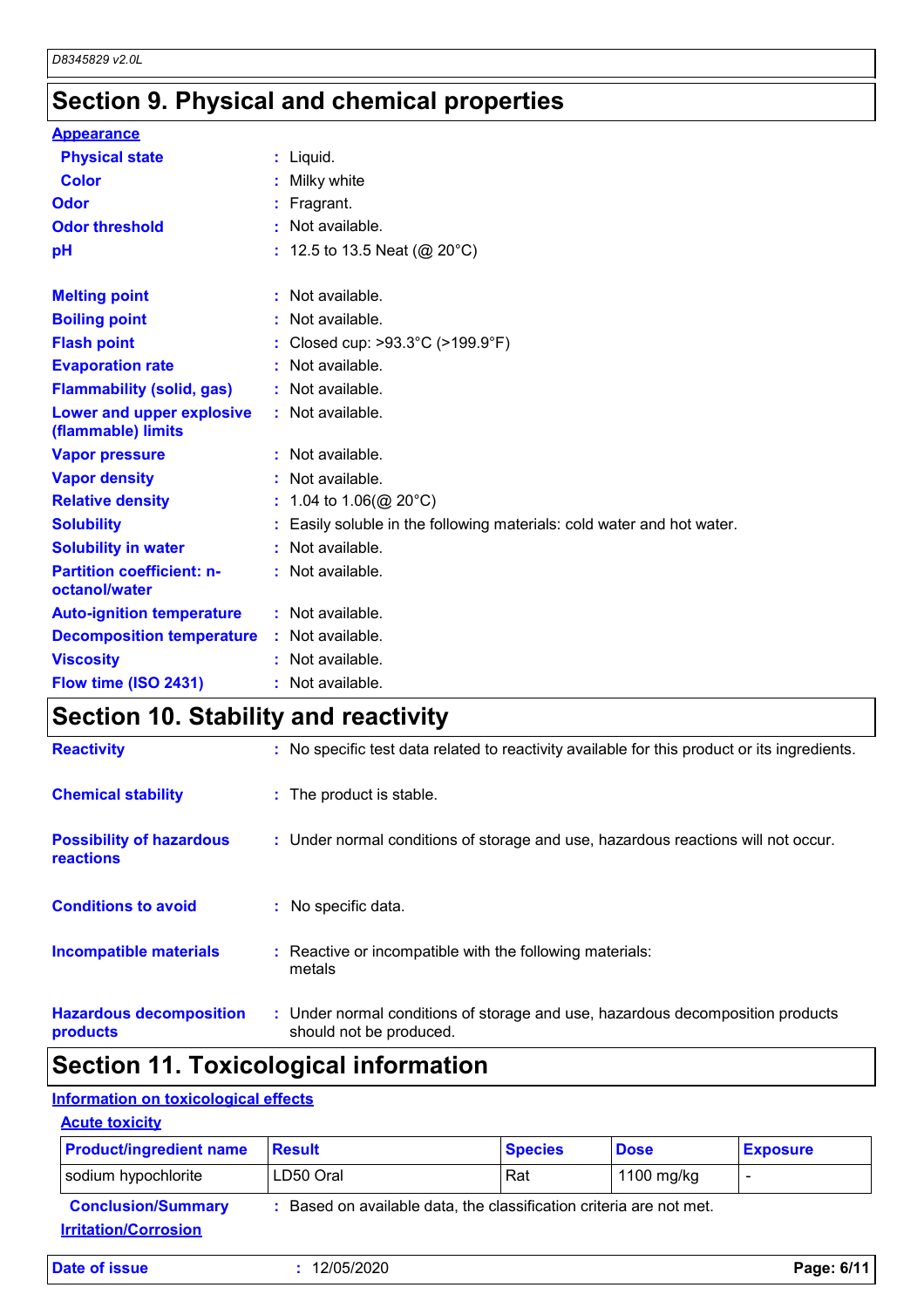## **Section 11. Toxicological information**

| <b>Product/ingredient name</b>                            | <b>Result</b>                                                                                   | <b>Species</b> | <b>Score</b> | <b>Exposure</b>             | <b>Observation</b> |
|-----------------------------------------------------------|-------------------------------------------------------------------------------------------------|----------------|--------------|-----------------------------|--------------------|
| sodium hypochlorite                                       | Eyes - Mild irritant                                                                            | Rabbit         |              | 1.31                        |                    |
|                                                           | Eyes - Moderate irritant                                                                        | Rabbit         |              | milligrams<br>10 milligrams |                    |
| sodium hydroxide                                          | Eyes - Severe irritant                                                                          | Monkey         |              | 24 hours 1                  |                    |
|                                                           |                                                                                                 |                |              | Percent                     |                    |
|                                                           | Eyes - Mild irritant                                                                            | Rabbit         |              | 400                         |                    |
|                                                           |                                                                                                 |                |              | Micrograms                  |                    |
|                                                           | Eyes - Severe irritant                                                                          | Rabbit         |              | 24 hours 50                 |                    |
|                                                           | Eyes - Severe irritant                                                                          | Rabbit         |              | Micrograms<br>1 Percent     |                    |
|                                                           | Eyes - Severe irritant                                                                          | Rabbit         |              | 0.5 minutes                 |                    |
|                                                           |                                                                                                 |                |              | 1 milligrams                |                    |
|                                                           | Skin - Mild irritant                                                                            | Human          |              | 24 hours 2                  |                    |
|                                                           |                                                                                                 |                |              | Percent                     |                    |
|                                                           | Skin - Severe irritant                                                                          | Rabbit         |              | 24 hours 500<br>milligrams  |                    |
| Harpic White &                                            | Skin - Irritant                                                                                 | Rabbit         |              |                             | 48 hours           |
| Shine_D8345829 (ANZ)_                                     |                                                                                                 |                |              |                             |                    |
|                                                           |                                                                                                 |                |              |                             |                    |
| <b>Conclusion/Summary</b>                                 |                                                                                                 |                |              |                             |                    |
| <b>Skin</b>                                               | Causes skin irritation. * Information is based on toxicity test result of a similar<br>product. |                |              |                             |                    |
| <b>Eyes</b>                                               | : Based on Calculation method: Causes serious eye damage.                                       |                |              |                             |                    |
|                                                           |                                                                                                 |                |              |                             |                    |
| <b>Respiratory</b>                                        | : Based on available data, the classification criteria are not met.                             |                |              |                             |                    |
| <b>Sensitization</b>                                      |                                                                                                 |                |              |                             |                    |
| Not available.                                            |                                                                                                 |                |              |                             |                    |
| <b>Conclusion/Summary</b>                                 |                                                                                                 |                |              |                             |                    |
| <b>Skin</b>                                               | Based on available data, the classification criteria are not met.                               |                |              |                             |                    |
| <b>Respiratory</b>                                        | Based on available data, the classification criteria are not met.                               |                |              |                             |                    |
| <b>Mutagenicity</b>                                       |                                                                                                 |                |              |                             |                    |
|                                                           |                                                                                                 |                |              |                             |                    |
| Not available.                                            |                                                                                                 |                |              |                             |                    |
| <b>Conclusion/Summary</b>                                 | : Based on available data, the classification criteria are not met.                             |                |              |                             |                    |
| <b>Carcinogenicity</b>                                    |                                                                                                 |                |              |                             |                    |
| Not available.                                            |                                                                                                 |                |              |                             |                    |
|                                                           |                                                                                                 |                |              |                             |                    |
| <b>Conclusion/Summary</b>                                 | : Based on available data, the classification criteria are not met.                             |                |              |                             |                    |
| <b>Reproductive toxicity</b>                              |                                                                                                 |                |              |                             |                    |
| Not available.                                            |                                                                                                 |                |              |                             |                    |
| <b>Conclusion/Summary</b>                                 | : Based on available data, the classification criteria are not met.                             |                |              |                             |                    |
| <b>Teratogenicity</b>                                     |                                                                                                 |                |              |                             |                    |
| Not available.                                            |                                                                                                 |                |              |                             |                    |
|                                                           |                                                                                                 |                |              |                             |                    |
| <b>Conclusion/Summary</b>                                 | : Based on available data, the classification criteria are not met.                             |                |              |                             |                    |
| Specific target organ toxicity (single exposure)          |                                                                                                 |                |              |                             |                    |
| Not available.                                            |                                                                                                 |                |              |                             |                    |
|                                                           |                                                                                                 |                |              |                             |                    |
| <b>Specific target organ toxicity (repeated exposure)</b> |                                                                                                 |                |              |                             |                    |
| Not available.                                            |                                                                                                 |                |              |                             |                    |
| <b>Aspiration hazard</b>                                  |                                                                                                 |                |              |                             |                    |
| Not available.                                            |                                                                                                 |                |              |                             |                    |
|                                                           |                                                                                                 |                |              |                             |                    |
|                                                           |                                                                                                 |                |              |                             |                    |
| <b>Information on the likely</b>                          | : Not available.                                                                                |                |              |                             |                    |
| routes of exposure                                        |                                                                                                 |                |              |                             |                    |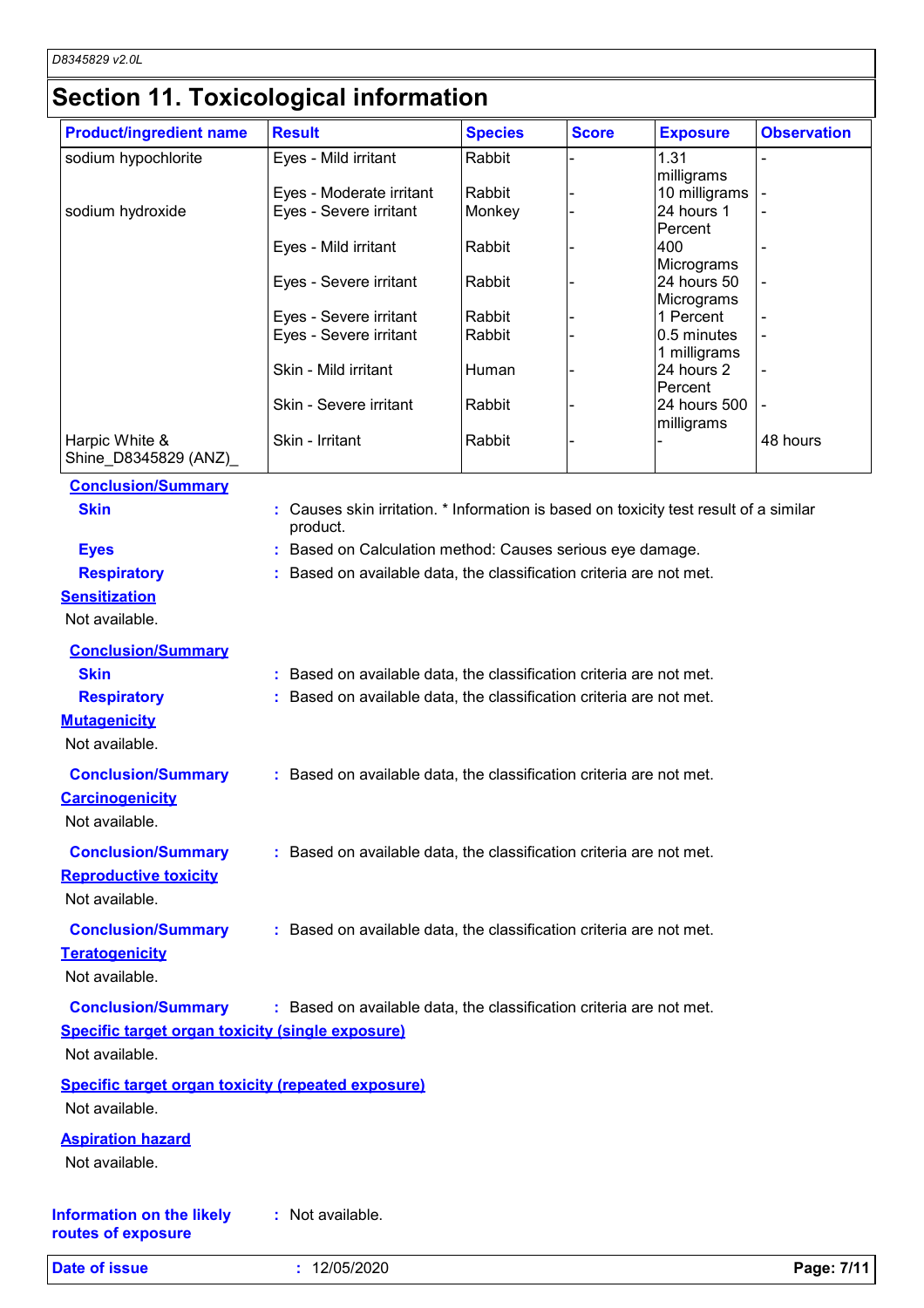### **Section 11. Toxicological information**

|                                         | occuon in roxicological information                                                                    |
|-----------------------------------------|--------------------------------------------------------------------------------------------------------|
| <b>Potential acute health effects</b>   |                                                                                                        |
| <b>Eye contact</b>                      | : Causes serious eye damage.                                                                           |
| <b>Inhalation</b>                       | : No known significant effects or critical hazards.                                                    |
| <b>Skin contact</b>                     | : Causes skin irritation.                                                                              |
| <b>Ingestion</b>                        | : No known significant effects or critical hazards.                                                    |
|                                         | Symptoms related to the physical, chemical and toxicological characteristics                           |
| <b>Eye contact</b>                      | : Adverse symptoms may include the following:<br>pain<br>watering<br>redness                           |
| <b>Inhalation</b>                       | : No specific data.                                                                                    |
| <b>Skin contact</b>                     | : Adverse symptoms may include the following:<br>pain or irritation<br>redness<br>blistering may occur |
| <b>Ingestion</b>                        | : Adverse symptoms may include the following:<br>stomach pains                                         |
|                                         | Delayed and immediate effects and also chronic effects from short and long term exposure               |
| <b>Short term exposure</b>              |                                                                                                        |
| <b>Potential immediate</b><br>effects   | : Not available.                                                                                       |
| <b>Potential delayed effects</b>        | : Not available.                                                                                       |
| <b>Long term exposure</b>               |                                                                                                        |
| <b>Potential immediate</b><br>effects   | $:$ Not available.                                                                                     |
| <b>Potential delayed effects</b>        | : Not available.                                                                                       |
| <b>Potential chronic health effects</b> |                                                                                                        |
| Not available.                          |                                                                                                        |

| <b>Conclusion/Summary</b>    | : Based on available data, the classification criteria are not met. |
|------------------------------|---------------------------------------------------------------------|
| <b>General</b>               | : No known significant effects or critical hazards.                 |
| <b>Carcinogenicity</b>       | : No known significant effects or critical hazards.                 |
| <b>Mutagenicity</b>          | : No known significant effects or critical hazards.                 |
| <b>Teratogenicity</b>        | : No known significant effects or critical hazards.                 |
| <b>Developmental effects</b> | : No known significant effects or critical hazards.                 |
| <b>Fertility effects</b>     | : No known significant effects or critical hazards.                 |

### **Numerical measures of toxicity**

| <b>Acute toxicity estimates</b> |
|---------------------------------|
| $D$ auta                        |

| Route | <b>ATE value</b> |
|-------|------------------|
| Oral  | >2000.0 mg/kg    |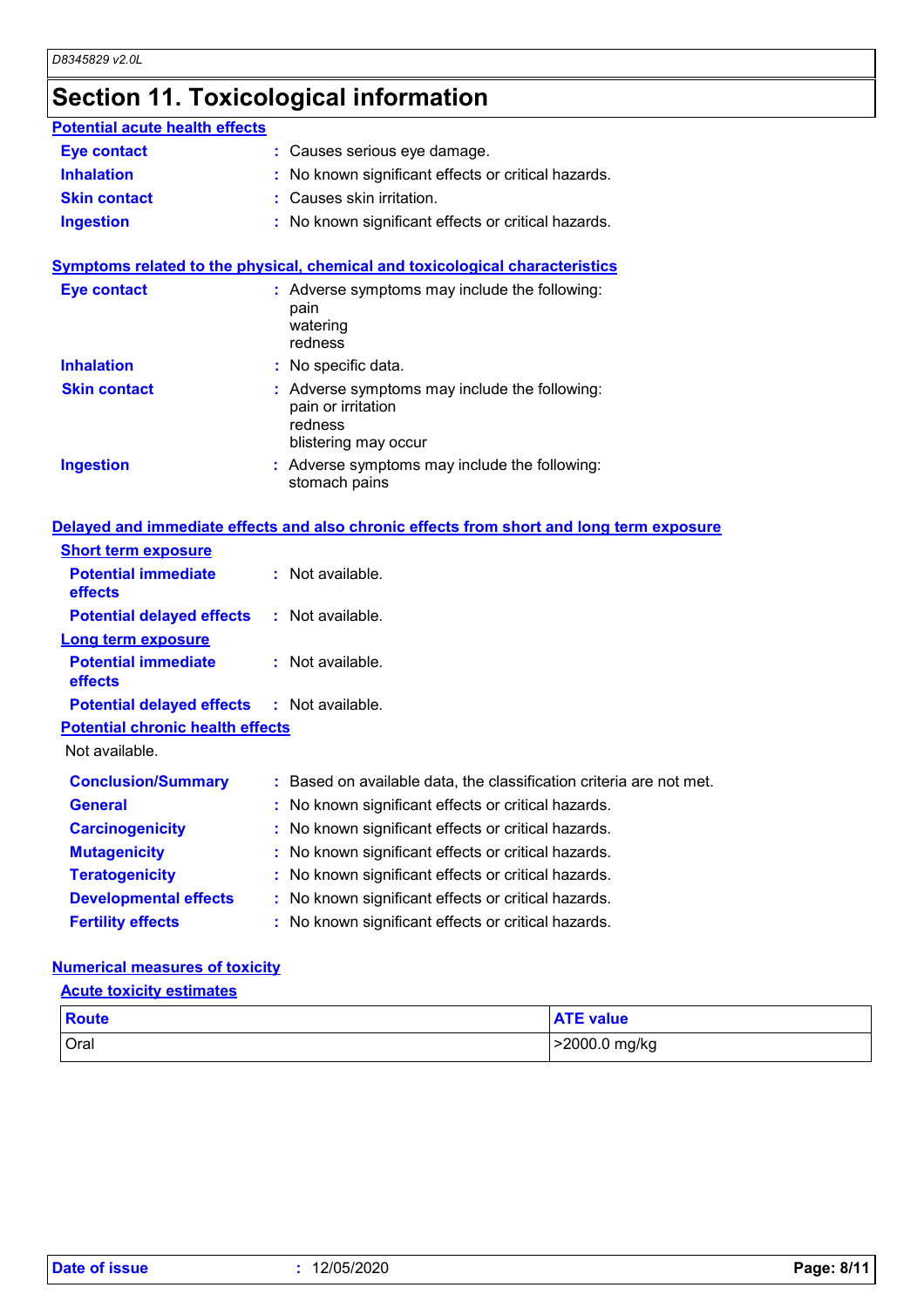## **Section 12. Ecological information**

| <b>Toxicity</b>                |                                    |                                                                               |                 |  |  |
|--------------------------------|------------------------------------|-------------------------------------------------------------------------------|-----------------|--|--|
| <b>Product/ingredient name</b> | <b>Result</b>                      | <b>Species</b>                                                                | <b>Exposure</b> |  |  |
| sodium hypochlorite            | Acute EC50 0.67 mg/l Marine water  | Algae - Phaeodactylum<br>tricornutum - Exponential<br>growth phase            | 96 hours        |  |  |
|                                | Acute LC50 56400 µg/l Marine water | Crustaceans - Palaemonetes<br>pugio                                           | 48 hours        |  |  |
|                                | Acute LC50 32 µg/l Fresh water     | Daphnia - Daphnia magna                                                       | 48 hours        |  |  |
|                                | Acute LC50 32 µg/l Marine water    | Fish - Oncorhynchus kisutch -<br>Juvenile (Fledgling, Hatchling,<br>Weanling) | 96 hours        |  |  |
|                                | Chronic NOEC 0.5 mg/l Marine water | Algae - Isochrysis galbana -<br>Exponential growth phase                      | 96 hours        |  |  |
|                                | Chronic NOEC 0.1 ppm Fresh water   | Fish - Cyprinus carpio - Young                                                | 30 days         |  |  |

**Conclusion/Summary :** Based on Calculation method: Toxic to aquatic life with long lasting effects.

### **Persistence and degradability**

Not available.

### **Bioaccumulative potential**

Not available.

### **Mobility in soil**

| <b>Soil/water partition</b> | : Not available. |
|-----------------------------|------------------|
| <b>coefficient (Koc)</b>    |                  |

#### **Other adverse effects** : No known significant effects or critical hazards.

### **Section 13. Disposal considerations**

| <b>Disposal methods</b> | : The generation of waste should be avoided or minimized wherever possible.<br>Disposal of this product, solutions and any by-products should at all times comply<br>with the requirements of environmental protection and waste disposal legislation<br>and any regional local authority requirements. Dispose of surplus and non-<br>recyclable products via a licensed waste disposal contractor. Waste should not be<br>disposed of untreated to the sewer unless fully compliant with the requirements of<br>all authorities with jurisdiction. Waste packaging should be recycled. Incineration or<br>landfill should only be considered when recycling is not feasible. This material and<br>its container must be disposed of in a safe way. Care should be taken when<br>handling emptied containers that have not been cleaned or rinsed out. Empty<br>containers or liners may retain some product residues. Avoid dispersal of spilled |
|-------------------------|----------------------------------------------------------------------------------------------------------------------------------------------------------------------------------------------------------------------------------------------------------------------------------------------------------------------------------------------------------------------------------------------------------------------------------------------------------------------------------------------------------------------------------------------------------------------------------------------------------------------------------------------------------------------------------------------------------------------------------------------------------------------------------------------------------------------------------------------------------------------------------------------------------------------------------------------------|
|                         | material and runoff and contact with soil, waterways, drains and sewers.                                                                                                                                                                                                                                                                                                                                                                                                                                                                                                                                                                                                                                                                                                                                                                                                                                                                           |

### **Section 14. Transport information**

|                                   | <b>ADR/RID</b><br><b>ADG</b>                                                                                    |                                                                                                                 | <b>IMDG</b>                                                                                                     | <b>IATA</b>                                                                                              |  |
|-----------------------------------|-----------------------------------------------------------------------------------------------------------------|-----------------------------------------------------------------------------------------------------------------|-----------------------------------------------------------------------------------------------------------------|----------------------------------------------------------------------------------------------------------|--|
| <b>UN number</b>                  | <b>UN3266</b>                                                                                                   | <b>UN3266</b><br><b>UN3266</b>                                                                                  |                                                                                                                 | <b>UN3266</b>                                                                                            |  |
| <b>UN proper</b><br>shipping name | CORROSIVE LIQUID,<br><b>BASIC, INORGANIC,</b><br>N.O.S. (sodium<br>hypochlorite, solution,<br>Sodium Hydroxide) | CORROSIVE LIQUID,<br><b>BASIC, INORGANIC,</b><br>N.O.S. (sodium<br>hypochlorite, solution,<br>Sodium Hydroxide) | CORROSIVE LIQUID,<br><b>BASIC, INORGANIC,</b><br>N.O.S. (sodium<br>hypochlorite, solution,<br>Sodium Hydroxide) | Corrosive liquid, basic,<br>inorganic, n.o.s.<br>(sodium hypochlorite,<br>solution, Sodium<br>Hydroxide) |  |
| Date of issue                     | 12/05/2020                                                                                                      |                                                                                                                 |                                                                                                                 | Page: 9/11                                                                                               |  |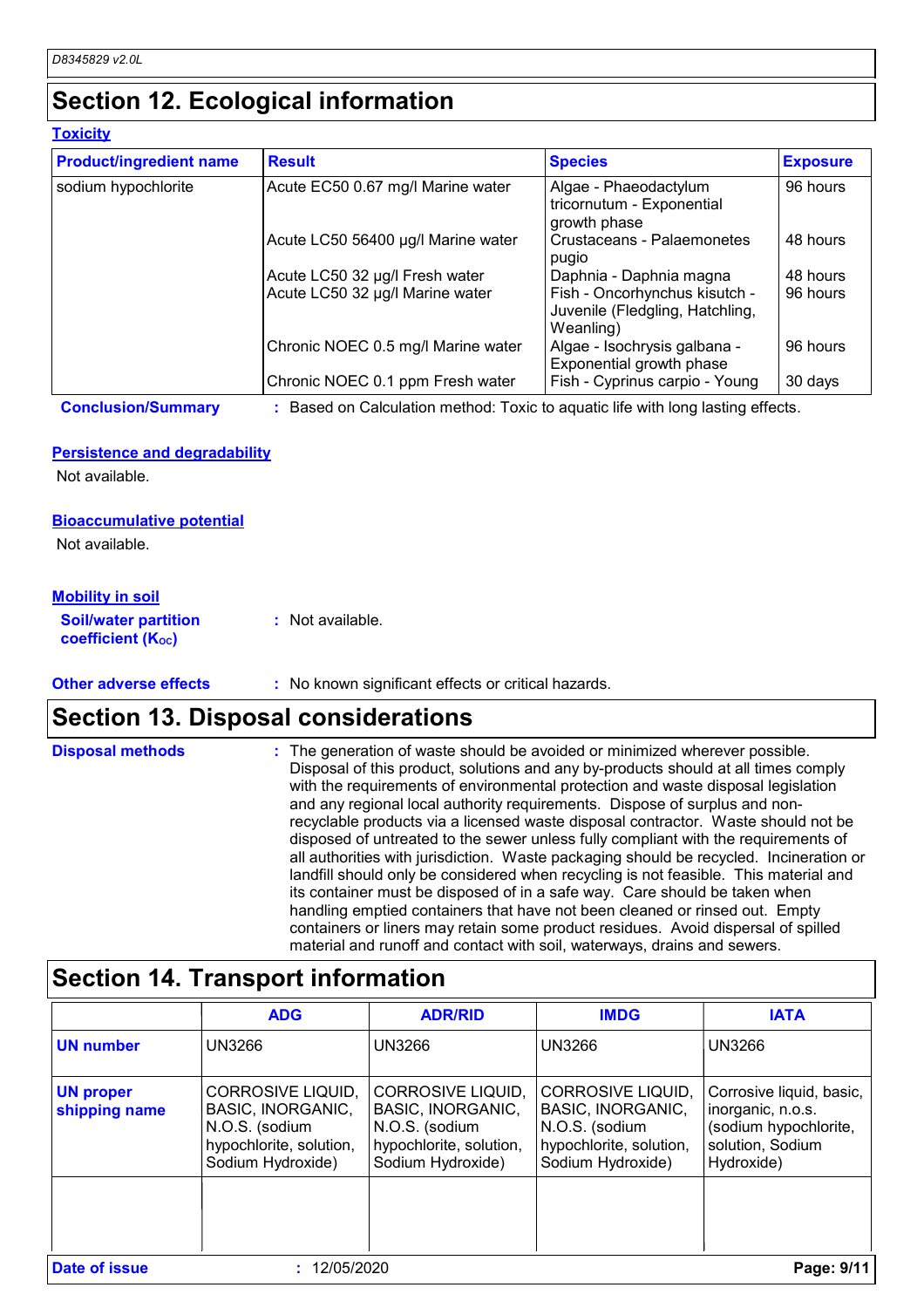| <b>Section 14. Transport information</b>                                        |                                                                      |                                                                                                                                                                                                                                                 |                                                                                                                                                                                                                                                                         |     |     |  |
|---------------------------------------------------------------------------------|----------------------------------------------------------------------|-------------------------------------------------------------------------------------------------------------------------------------------------------------------------------------------------------------------------------------------------|-------------------------------------------------------------------------------------------------------------------------------------------------------------------------------------------------------------------------------------------------------------------------|-----|-----|--|
| <b>Transport hazard</b><br>class(es)                                            | 8                                                                    |                                                                                                                                                                                                                                                 | 8                                                                                                                                                                                                                                                                       | 8   | 8   |  |
| <b>Packing group</b>                                                            | Ш                                                                    |                                                                                                                                                                                                                                                 | Ш                                                                                                                                                                                                                                                                       | Ш   | Ш   |  |
| <b>Environmental</b><br>hazards                                                 | No.                                                                  |                                                                                                                                                                                                                                                 | No.                                                                                                                                                                                                                                                                     | No. | No. |  |
| <b>Additional information</b>                                                   |                                                                      |                                                                                                                                                                                                                                                 |                                                                                                                                                                                                                                                                         |     |     |  |
| <b>ADG</b>                                                                      |                                                                      | : Hazchem code 2X<br><b>Special provisions 274</b>                                                                                                                                                                                              |                                                                                                                                                                                                                                                                         |     |     |  |
| <b>ADR/RID</b>                                                                  |                                                                      | Hazard identification number 80<br><b>Limited quantity 1 L</b><br><b>Special provisions 274</b><br>Tunnel code (E)                                                                                                                              |                                                                                                                                                                                                                                                                         |     |     |  |
| <b>IMDG</b>                                                                     | <b>Emergency schedules F-A, S-B</b><br><b>Special provisions 274</b> |                                                                                                                                                                                                                                                 |                                                                                                                                                                                                                                                                         |     |     |  |
| <b>IATA</b>                                                                     |                                                                      |                                                                                                                                                                                                                                                 | : <b>Quantity limitation</b> Passenger and Cargo Aircraft: 1 L. Packaging instructions: 851.<br>Cargo Aircraft Only: 30 L. Packaging instructions: 855. Limited Quantities -<br>Passenger Aircraft: 0.5 L. Packaging instructions: Y840.<br>Special provisions A3, A803 |     |     |  |
|                                                                                 |                                                                      | Special precautions for user : Transport within user's premises: always transport in closed containers that are<br>upright and secure. Ensure that persons transporting the product know what to do in<br>the event of an accident or spillage. |                                                                                                                                                                                                                                                                         |     |     |  |
| <b>Transport in bulk according</b><br>to Annex II of MARPOL and<br>the IBC Code |                                                                      | : Not available.                                                                                                                                                                                                                                |                                                                                                                                                                                                                                                                         |     |     |  |

## **Section 15. Regulatory information**

**Standard Uniform Schedule of Medicine and Poisons**

Schedule 5 CAUTION

**Model Work Health and Safety Regulations - Scheduled Substances**

SODIUM HYPOCHLORITE, SODIUM HYDROXIDE, ALKALINE SALT

| <b>Australia inventory (AICS)</b>                           | : All components are listed or exempted. |
|-------------------------------------------------------------|------------------------------------------|
| <b>New Zealand Inventory of</b><br><b>Chemicals (NZIoC)</b> | : All components are listed or exempted. |
| <b>HSNO Group Standard</b>                                  | : Cleaning Products (Subsidiary Hazard)  |
| <b>HSNO Approval Number</b>                                 | : HSR002530                              |
| <b>Approved Handler</b><br><b>Requirement</b>               | : No                                     |
| <b>Tracking Requirement</b>                                 | : No                                     |

## **Section 16. Any other relevant information**

| <b>Key to abbreviations</b> | $\therefore$ ADG = Australian Dangerous Goods<br>ATE = Acute Toxicity Estimate<br><b>BCF</b> = Bioconcentration Factor<br>GHS = Globally Harmonized System of Classification and Labelling of Chemicals<br>IATA = International Air Transport Association<br>IBC = Intermediate Bulk Container<br>IMDG = International Maritime Dangerous Goods |  |
|-----------------------------|-------------------------------------------------------------------------------------------------------------------------------------------------------------------------------------------------------------------------------------------------------------------------------------------------------------------------------------------------|--|
| <b>Date of issue</b>        | Page: 10/11<br>: 12/05/2020                                                                                                                                                                                                                                                                                                                     |  |